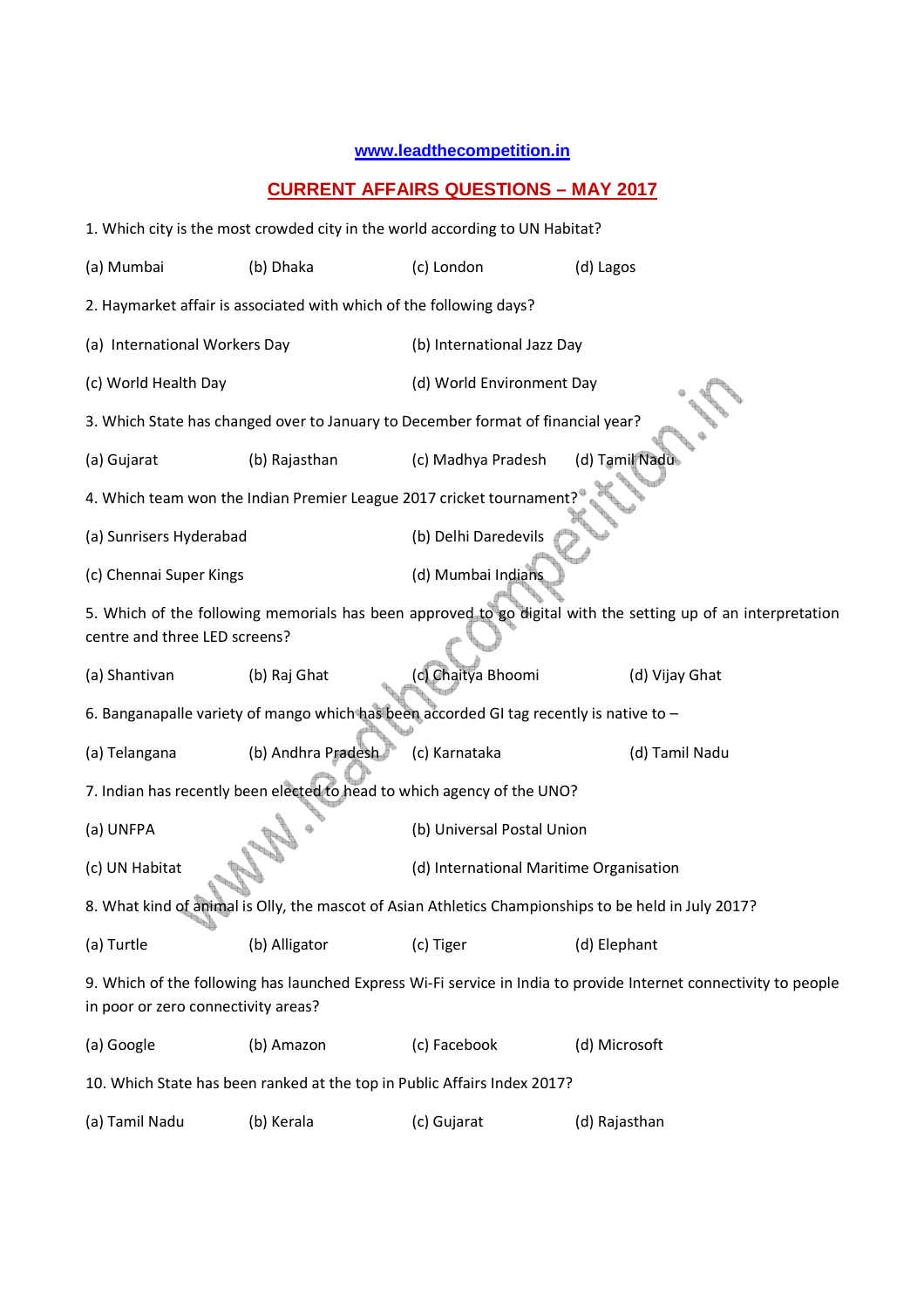11. With which musical instrument was Ustan Raees Khan who passed away on 06 May 2017, associated? (a) Tabla (b) Shehnai (c) Sarod (d) Sitar 12. How many countries are users of GSAT-9, the communications and meteorology satellite launched by ISRO in May 2017? (a) Four (b) Five (c) Six (d) Seven 13. Who is the director of the film A Death in the Gunj? (a) Konkona Sen Sharma (b) Neeraj Ghaywan (c) Nagesh Kukunoor (d) Vishal Bhardwaj 14. Darwaza band is a campaign launched by the Government of India against the practice of (a) Drinking alcohol (b) Female foeticide (c) Dowry (d) Open defecation 15. With which of the following is Bajrang Punia associated? (a) Boxing (b) Wrestling (c) Badminton (d) Tennis 16. Arvind Mulgaonkar who has been awarded the Sangeet Natak Akademi Award this year is associated with which musical instrument? (a) Sitar (b) Tabla (c) Violin (d) Flute 17. The longest bridge in India which was inaugurated by the PM Shri Narendra Modi is named after – (a) Bhupen Hazarika (b) Gopinath Bordoloi (c) Fakruddin Ali Ahmed (d) Indira Goswami 18. Which country has been accepted as the 14<sup>th</sup> member of the Oil and Petroleum Exporting Countries (OPEC) group? (a) Ecuador (b) Gabon (c) Equatorial Guinea (d) Angola 19. Which of the following events occurred on May 11, which is observed as National Technology Day? (a) Successful nuclear test at Pokhran (b) Indigenous aircraft Hansa-3 was test flown (c) Successful test firing of Trishul missile (d) All of the above 20. Which of the following James Bond films did not feature Roger Moore, who passed away recently? (a) For your eyes only (b) Die another day (c) The man with the golden gun (d) The spy who loved me 21. What is the scientific name of Seemai Karuvelam, an invasive species of plant? (a) Prosopis juliflorais (b) Lantana camara (c) Eichhornia crassipes (d) Silybum marianum 22. Who has been appointed the new Chairperson of National Commission of Minorities?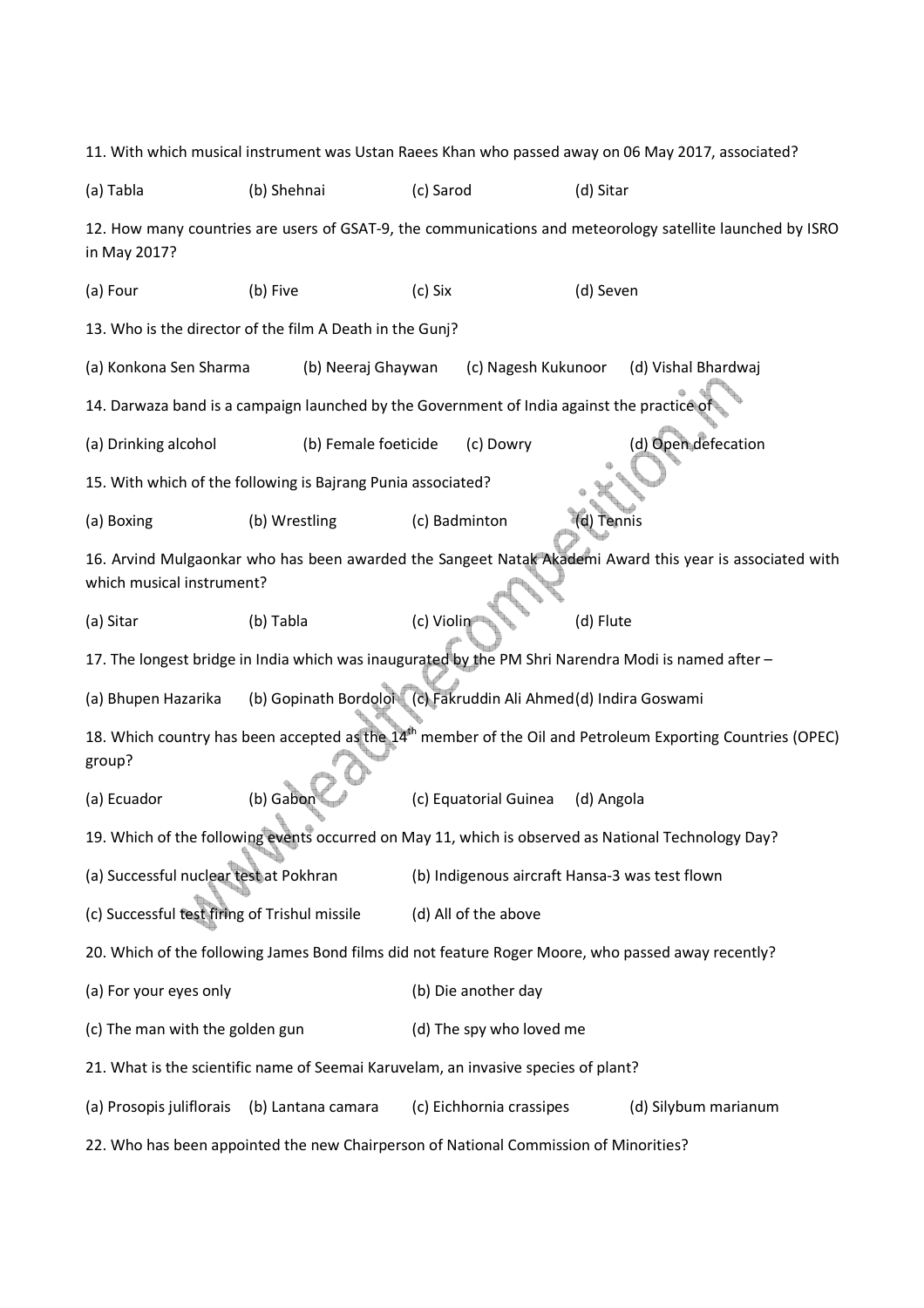| (a) Najma Heptulla                                                                                                                     | (b) Asifa Khan      | (c) Gairul Hasan Rizvi                                                                    | (d) MJ Akbar                                                                                                |  |  |  |
|----------------------------------------------------------------------------------------------------------------------------------------|---------------------|-------------------------------------------------------------------------------------------|-------------------------------------------------------------------------------------------------------------|--|--|--|
| 23. From which country is India importing M777 Ultra Light Howitzer Guns?                                                              |                     |                                                                                           |                                                                                                             |  |  |  |
| (a) Sweden                                                                                                                             | (b) France          | (c) United States of America<br>(d) Israel                                                |                                                                                                             |  |  |  |
| 24. Which team has won the Federation Cup 2016-17 football tournament?                                                                 |                     |                                                                                           |                                                                                                             |  |  |  |
| (a) Bengaluru FC                                                                                                                       | (b) Mohun Bagan     | (c) East Bengal                                                                           | (d) Aizwal FC                                                                                               |  |  |  |
| 25. Hassan Rouhani is the President of -                                                                                               |                     |                                                                                           |                                                                                                             |  |  |  |
| (a) Turkey                                                                                                                             | (b) Iran            | (c) Yemen                                                                                 | (d) Libya                                                                                                   |  |  |  |
|                                                                                                                                        |                     | 26. Shri Anil Madhav Dave who passed away in May 2017 was the Union Minister of State for |                                                                                                             |  |  |  |
| (a) Civil Aviation                                                                                                                     |                     | (b) Labour and employment                                                                 |                                                                                                             |  |  |  |
| (c) Environment, forests & climate change                                                                                              |                     | (d) Health and family welfare                                                             |                                                                                                             |  |  |  |
|                                                                                                                                        |                     | 27. What is the new base year for the all-India Index of Industrial Production?           |                                                                                                             |  |  |  |
| $(a)$ 2011-12                                                                                                                          | (b) 2008-09         | (c) 2004-05                                                                               | (d) 2015-16                                                                                                 |  |  |  |
|                                                                                                                                        |                     | 28. What is the position of India in the production stainless steel in the world?         |                                                                                                             |  |  |  |
| (a) first                                                                                                                              | (b) second          | (c) third                                                                                 | (d) fourth                                                                                                  |  |  |  |
|                                                                                                                                        |                     |                                                                                           | 29. Who of the following has been chosen by the World Health Organisation to be its goodwill ambassador for |  |  |  |
| hepatitis in South East Asia region?                                                                                                   |                     |                                                                                           |                                                                                                             |  |  |  |
| (a) Akshay Kumar                                                                                                                       | (b) Priyanka Chopra | (c) Jacqueline Fernandez                                                                  | (d) Amitabh Bachhan                                                                                         |  |  |  |
| 30. Which country manufactures Derby Beyond Visual Range (BVR) missile which were test fired by indigenous<br>Tejas aircraft recently? |                     |                                                                                           |                                                                                                             |  |  |  |
| (a) United States                                                                                                                      | (b) France          | (c) Israel                                                                                | (d) Britain                                                                                                 |  |  |  |
| 31. Which railway zone has ranked at the top in the IRCTC Survey of cleanliness conducted by the Quality<br>Council of India?          |                     |                                                                                           |                                                                                                             |  |  |  |
| (a) South Central Railway                                                                                                              |                     | (b) East Coast Railway                                                                    |                                                                                                             |  |  |  |
| (c) Central Railway                                                                                                                    |                     | (d) Southern Railway                                                                      |                                                                                                             |  |  |  |
| 32. Which city has ranked the cleanest city in the Swachh Survekshan 2017 carried out in 434 cities across<br>India?                   |                     |                                                                                           |                                                                                                             |  |  |  |
| (a) Visakhapatnam                                                                                                                      | (b) Faridabad       | (c) Tirupati                                                                              | (d) Indore                                                                                                  |  |  |  |
| 33. Which company manufactures Airlander-10, the largest flying aircraft at present?                                                   |                     |                                                                                           |                                                                                                             |  |  |  |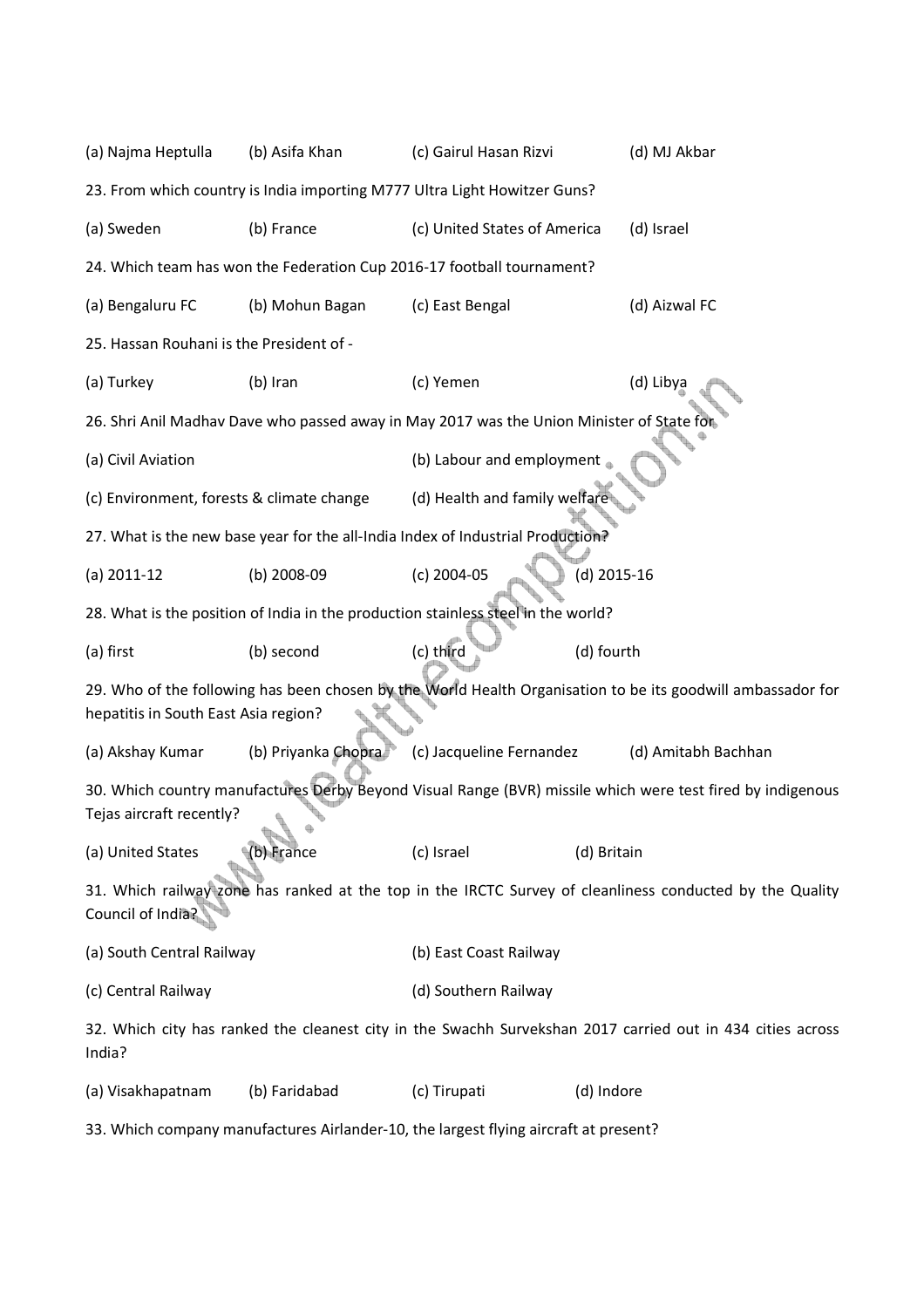| (a) Varialift Airships                                                                                                                                                                    | (b) Hybrid Air Vehicles (c) Interface Airships                    |                           | (d) Hamilton Airship Company                                                                        |  |  |
|-------------------------------------------------------------------------------------------------------------------------------------------------------------------------------------------|-------------------------------------------------------------------|---------------------------|-----------------------------------------------------------------------------------------------------|--|--|
| 34. Thokkappiar Awards which were given by the President recently are given to distinguished scholars with an<br>outstanding contribution to which language -                             |                                                                   |                           |                                                                                                     |  |  |
| (a) Bengal                                                                                                                                                                                | (b) Marathi                                                       | (c) Sanskrit              | (d) Tamil                                                                                           |  |  |
| 35. National Museum organised an exhibition to mark the return of 3 stone sculptures from which country?                                                                                  |                                                                   |                           |                                                                                                     |  |  |
| (a) Australia                                                                                                                                                                             | (b) United Kingdom                                                | (c) France                | (d) Portugal                                                                                        |  |  |
| campaigns?                                                                                                                                                                                |                                                                   |                           | 36. Former Rajya Sabha member and writer Shri Tarun Vijay is associated with which of the following |  |  |
| (a) Swachh Bharat Abhiyan                                                                                                                                                                 |                                                                   | (b) Vidya Veerta Abhiyan  |                                                                                                     |  |  |
| (c) Nirmal Bharat Abhiyan                                                                                                                                                                 |                                                                   | (d) Sarva Shiksha Abhiyan |                                                                                                     |  |  |
| 37. As per the latest amendment to the Income Tax Act, resident of which of the following State(s) is exempt<br>from mandatory quoting of Aadhar number while filing of return of income? |                                                                   |                           |                                                                                                     |  |  |
| (a) Assam                                                                                                                                                                                 | (b) Meghalaya                                                     | (c) Jammu & Kashmir       | (d) All of the above                                                                                |  |  |
| 38. Which city is the first in the world to have a Robocop, an artificial intelligence-powered robot in its police<br>force?                                                              |                                                                   |                           |                                                                                                     |  |  |
| (a) New York                                                                                                                                                                              | (b) London                                                        | (c) Paris                 | (d) Dubai                                                                                           |  |  |
| 39. SAMADHAN doctrine which was unveiled by the Union Home Minister Shri Rajnath Singh is intended to<br>solve the problem of -                                                           |                                                                   |                           |                                                                                                     |  |  |
| (a) Black money                                                                                                                                                                           | (b) Communal riots<br>(c) Left wing extremism (d) Rural migration |                           |                                                                                                     |  |  |
| 40. At which of the following places was Cobra Lily (Arisaema translucens) rediscovered after 84 years?                                                                                   |                                                                   |                           |                                                                                                     |  |  |
| (a) Niligiris                                                                                                                                                                             | (b) Nanda Devi                                                    | (c) Sikkim                | (d) Leh                                                                                             |  |  |
| 41. Which of the following is the first city in the world to get its own font?                                                                                                            |                                                                   |                           |                                                                                                     |  |  |
| (a) London                                                                                                                                                                                | (b) Dubai                                                         | (c) Singapore             | (d) Paris                                                                                           |  |  |
| 42. How many wickets did Jhulan Goswami take in one-day internationals to become the leading wicket-taker<br>in the world?                                                                |                                                                   |                           |                                                                                                     |  |  |
| $(a)$ 175                                                                                                                                                                                 | (b) 178                                                           | $(c)$ 181                 | $(d)$ 192                                                                                           |  |  |
| 43. Which State observes its Statehood Day on 30 May?                                                                                                                                     |                                                                   |                           |                                                                                                     |  |  |
| (a) Maharashtra                                                                                                                                                                           | (b) Telangana                                                     | (c) Jharkhand             | (d) Goa                                                                                             |  |  |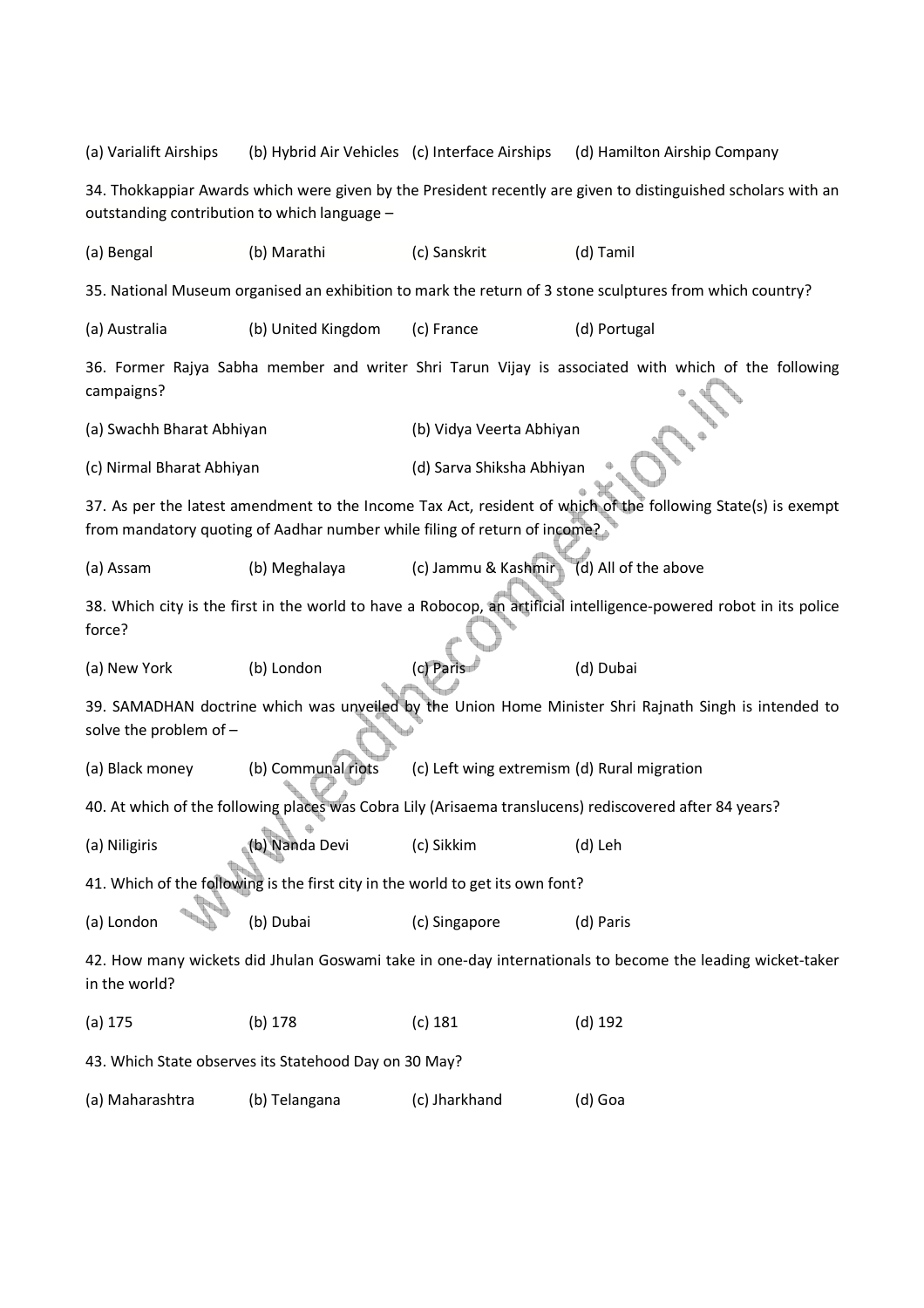44. Which Indian cricketer has been named an Honorary Life Member of the Marylebone Cricket Club become the fourth Indian to be so named?

(a) VVS Laxman (b) MS Dhoni (c) Virender Sehwag (d) Irfan Pathan

45. Which of the following vaccines was added to the Universal Immunization Programme in May 2017?

(a) Rotavirus Vaccine (b) Pneumococcal Conjugate Vaccine

(c) Measles-Rubella Vaccine (d) Hepatitis B Vaccine

46. From which of the following stations was the first Tejas Express flagged off by the Railway Minister Shri Suresh Prabhu?

(a) Mumbai Central (b) Dadar

(c) Mumbai CST (d) Lokmanya Tilak Terminus

47. Solibacillus kalamii is a bacterium named after former Indian President Shri APJ Abdul Kalam. The bacterium was found in

(a) Antarctica (b) Arctic sea (c) International Space Station (d) Moon

48. Anshu Jamsenpa is associated with which of the following sports

(a) Mountaineering (b) F1 Motor Racing (c) Wrestling (d) Boxing

## **Answers**

| 1. (b)    | 2. (a)    | 3. (c)         | 4. (d)    | 5. (b)  | 6. (b)    | 7. $(c)$  | 8. (a)    | 9. $(c)$  | 10. (b)   |
|-----------|-----------|----------------|-----------|---------|-----------|-----------|-----------|-----------|-----------|
| 11. $(d)$ | 12. $(c)$ | 13. (a) $\sim$ | $14.$ (d) | 15. (b) | 16. $(b)$ | 17. $(a)$ | 18. $(c)$ | 19. (d)   | 20. (b)   |
| 21. (a)   | 22. (c)   | 23.(c)         | 24. (a)   | 25. (b) | 26. (c)   | 27. (a)   | 28. (b)   | 29. (d)   | 30. $(c)$ |
| 31. (a)   | 32. (d)   | $33*(b)$       | 34. (d)   | 35. (a) | 36. (b)   | 37. (d)   | 38. (d)   | 39. $(c)$ | 40. (a)   |
| 41. (b)   | 42. (c)   | 43. (d)        | 44. $(a)$ | 45. (b) | 46. $(c)$ | 47. $(c)$ | 48. (a)   |           |           |

## **Additional Information on questions:**

2. The Haymarket affair (also known as the Haymarket massacre or Haymarket riot) was the aftermath of a bombing that took place at a labor demonstration on May 4, 1886, at Haymarket Square in Chicago. International Workers Day commemorates the day every year on May 1.

7. India has been unanimously elected as the President of the UN-Habitat, an agency of the United Nations' Organisation (UNO) that promotes socially and environmentally sustainable human settlements across the world, after 10 years. UN-Habitat has its headquarters at Nairobi and reports to the United Nations General Assembly